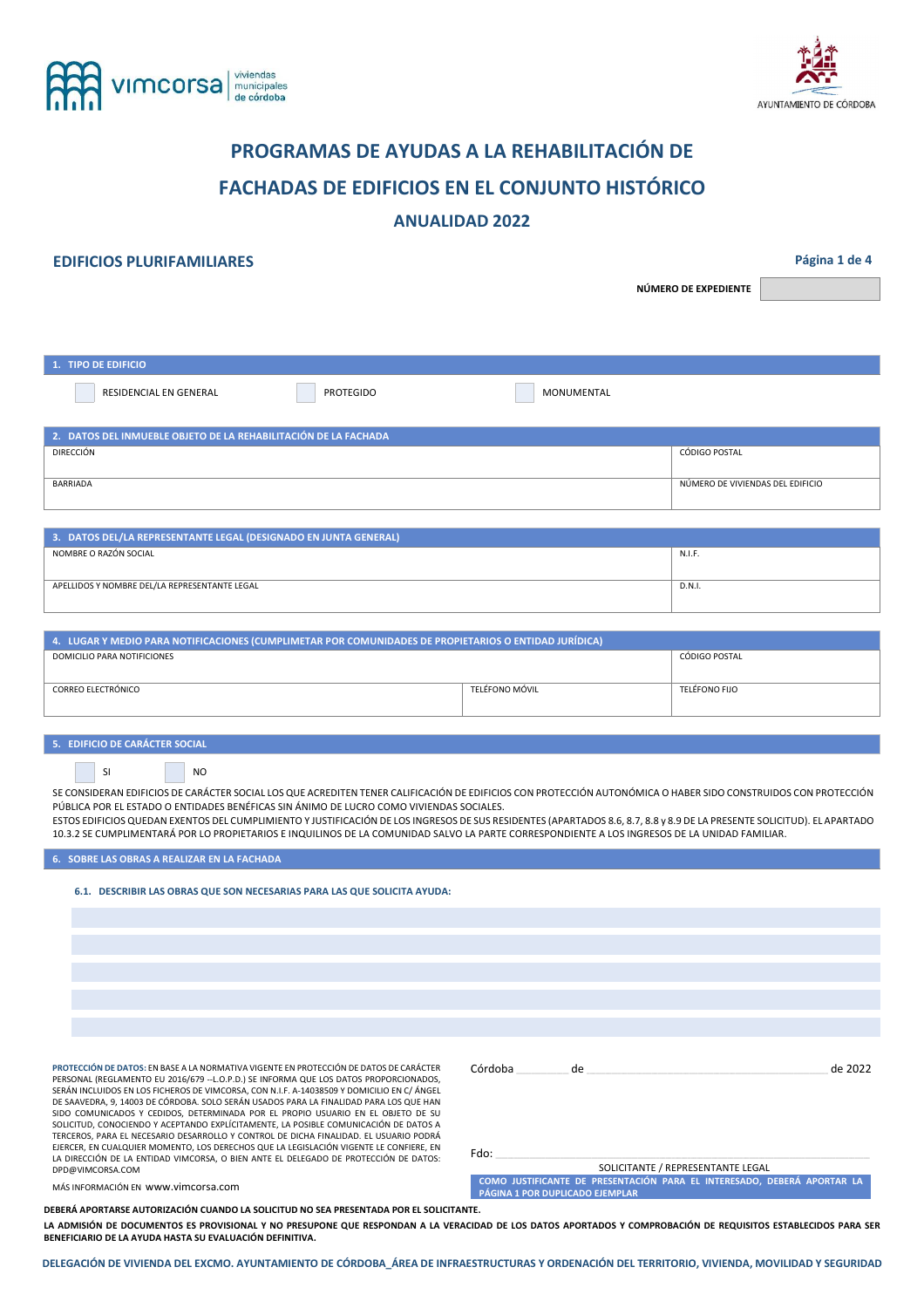

Г



## **Página 2 de 4**

| NÚMERO DE EXPEDIENTE                                                                                                                                                                                                      |  |  |
|---------------------------------------------------------------------------------------------------------------------------------------------------------------------------------------------------------------------------|--|--|
| 6.2. PROBLEMA QUE PRESENTA LA FACHADA:                                                                                                                                                                                    |  |  |
|                                                                                                                                                                                                                           |  |  |
|                                                                                                                                                                                                                           |  |  |
|                                                                                                                                                                                                                           |  |  |
|                                                                                                                                                                                                                           |  |  |
|                                                                                                                                                                                                                           |  |  |
| 6.3. COMO ESTÁ AFECTADA LA FACHADA:<br>DE MANERA GENERALIZADA<br>SOLO UNA PARTE                                                                                                                                           |  |  |
| 6.4. ¿EXISTEN PROBLEMAS DE SEGURIDAD ESTRUCTURAL O DE FILTRACIONES EN LA PRIMERA CRUJÍA DEL IMUEBLE QUE PUEDAN AFECTAR A LA FACHADA?<br>SI<br><b>NO</b><br>EN CASO AFIRMATIVO DESCRIBIR DICHOS PROBLEMAS:                 |  |  |
|                                                                                                                                                                                                                           |  |  |
|                                                                                                                                                                                                                           |  |  |
|                                                                                                                                                                                                                           |  |  |
|                                                                                                                                                                                                                           |  |  |
|                                                                                                                                                                                                                           |  |  |
| 6.5. INDICAR SI EXISTE ALGUNA SITUACIÓN DE RIESGO PARA LAS PERSONAS:                                                                                                                                                      |  |  |
|                                                                                                                                                                                                                           |  |  |
|                                                                                                                                                                                                                           |  |  |
|                                                                                                                                                                                                                           |  |  |
|                                                                                                                                                                                                                           |  |  |
|                                                                                                                                                                                                                           |  |  |
| 6.6. CÓMO Y CUÁNDO SE HA DETECTADO EL PROBLEMA QUE PRESENTA EL EDIFICIO / VIVIENDA:                                                                                                                                       |  |  |
|                                                                                                                                                                                                                           |  |  |
|                                                                                                                                                                                                                           |  |  |
|                                                                                                                                                                                                                           |  |  |
|                                                                                                                                                                                                                           |  |  |
|                                                                                                                                                                                                                           |  |  |
| 6.7. PRESUPUESTO DE LAS OBRAS Y DE HONORARIOS TÉCNICOS (IVA INCLUIDO)                                                                                                                                                     |  |  |
| <b>COSTE DE LAS OBRAS</b><br>HONORARIOS PROFESIONALES DE LA INTERVENCIÓN                                                                                                                                                  |  |  |
|                                                                                                                                                                                                                           |  |  |
| 7. CONSENTIMIENTOS, COMPROMISOS A ADOPTAR Y DECLARACIONES RESPONSABLES                                                                                                                                                    |  |  |
| 7.1. ONSENTIMIENTO AL AYUNTAMIENTO - VIMCORSA PARA QUE PUEDA REALIZAR EN MI NOMBRE LAS SIGUIENTES CONSULTAS:                                                                                                              |  |  |
| EMPADRONAMIENTO FAMILIAR PARA COMPROBACIÓN DE LA OCUPACIÓN DE AL MENOS EL 50% DEL NÚMERO DE VIVIENDAS                                                                                                                     |  |  |
| SI LA AYUDA A PERCIBIR ES SUPERIOR A 3.000 €, DE ESTAR AL CORRIENTE EN MIS OBLIGACIONES TRIBUTARIAS (AYUNTAMIENTO Y AGENCIA ESTATAL DE ADMINISTRACIÓN TRIBUTARIA) Y                                                       |  |  |
| DE LA SEGURIDAD SOCIAL<br>NOTA: EN EL SUPUESTO DE NO PRESTAR SU CONSENTIMIENTO PARA REALIZAR LAS CONSULTAS REFERIDAS, DEBERÁ APORTAR LOS CITADOS CERTIFICADOS Y/O LA DOCUMENTACIÓN<br><b>ACREDITATIVA CORRESPONDIENTE</b> |  |  |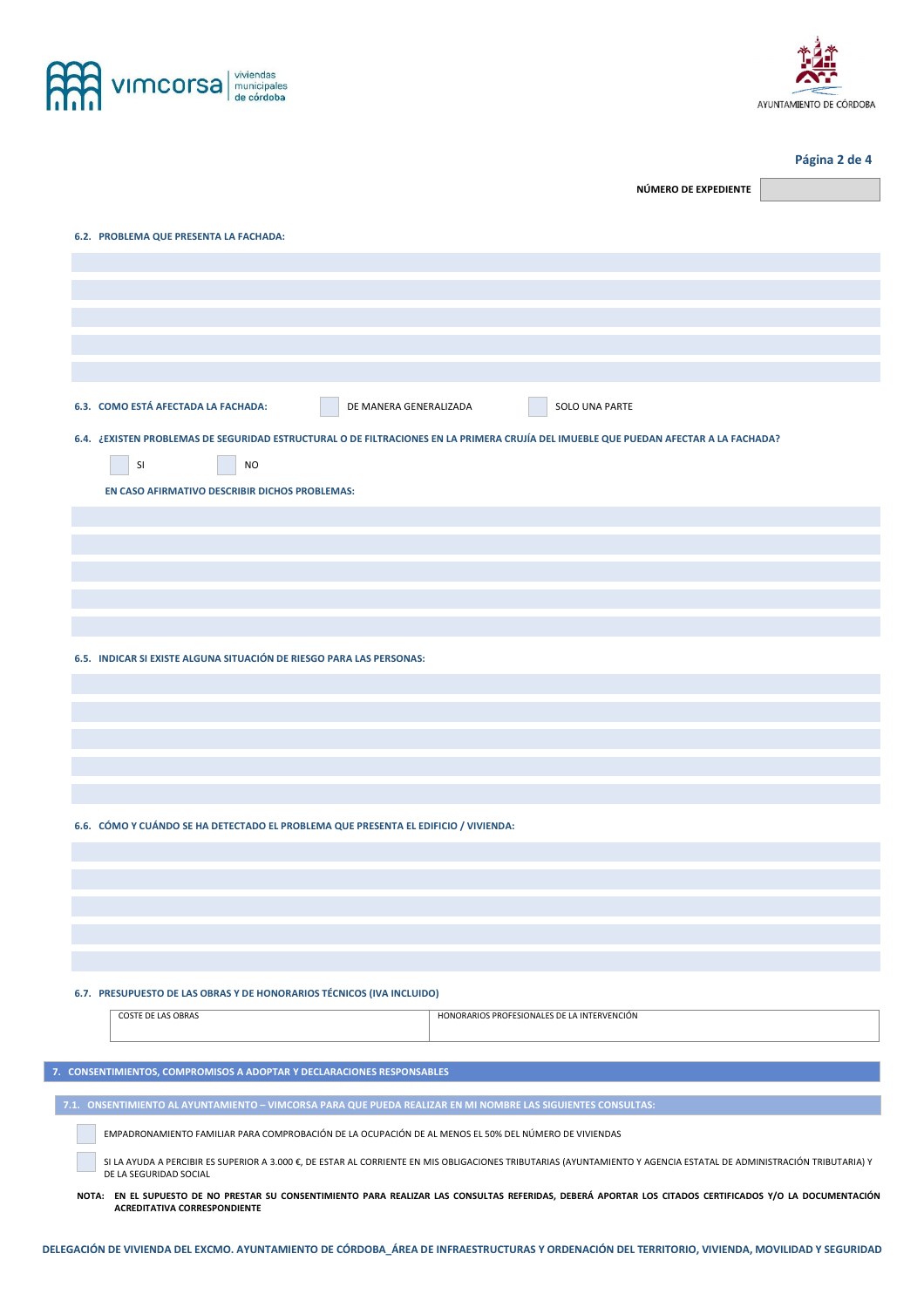



### **Página 3 de 4**

**NÚMERO DE EXPEDIENTE** 

| 7.2. ADOPTO EL COMPROMISO DE                                                                                                                                                                                                                                         |  |  |  |  |
|----------------------------------------------------------------------------------------------------------------------------------------------------------------------------------------------------------------------------------------------------------------------|--|--|--|--|
| APORTAR LA DOCUMENTACIÓN DE ESTAR AL CORRIENTE DE LAS OBLIGACIONES TRIBUTARIAS Y DE LA SEGURIDAD SOCIAL DE LAS PERSONAS BENEFICIARIAS.                                                                                                                               |  |  |  |  |
| 7.3. DECLARO, BAJO MI EXPRESA RESPONSABILIDAD                                                                                                                                                                                                                        |  |  |  |  |
| 7.3.1. QUE SON CIERTOS CUANTOS DATOS FIGURAN EN LA PRESENTE SOLICITUD Y QUE LA ENTIDAD SOLICITANTE: (MARCAR CON UNA X LO QUE PROCEDA)                                                                                                                                |  |  |  |  |
| ESTÁ AL CORRIENTE EN EL CUMPLIMIENTO DE LAS OBLIGACIONES TRIBUTARIAS Y FRENTE A LA SEGURIDAD SOCIAL.                                                                                                                                                                 |  |  |  |  |
| NO SE HALLA INCURSA EN NINGUNA DE LAS PROHIBICIONES PARA OBTENER LA CONDICIÓN DE BENEFICIARIA EN VIRTUD DEL ARTÍCULO 4, APARTADO 2 DE LA ORDENANZA<br>GENERAL DE SUBVENCIONES DEL AYUNTAMIENTO DE CÓRDOBA, NI EN LO PREVISTO EN LAS BASES REGULADORAS DE LAS AYUDAS. |  |  |  |  |
| NO HA PERCIBIDO NINGUNA OTRA SUBVENCIÓN MUNICIPAL PARA LA REALIZACIÓN DE OBRAS DURANTE LOS TRES ÚLTIMOS AÑOS.                                                                                                                                                        |  |  |  |  |
| TIENE SOLICITADA O CONCEDIDA OTRA SUBVENCIÓN PARA LAS MISMAS OBRAS:<br><b>SOLICITADA</b><br>CONCEDIDA                                                                                                                                                                |  |  |  |  |
| AÑO:<br>CUANTÍA:<br>ORGANISMO:                                                                                                                                                                                                                                       |  |  |  |  |

QUE EL IVA DE LA INTERVENCIÓN PARA LA QUE SE SOLICITA LA AYUDA NO ES SUSCEPTIBLE DE RECUPERACIÓN O COMPENSACIÓN.

#### **7.3.2. QUE SON CIERTOS LOS DATOS APORTADOS SOBRE LAS VIVIENDAS Y RESIDENTES EN EL EDIFICIO:**

**RELACIÓN DE PROPIETARIOS E INQUILINOS DE LA COMUNIDAD: SE DEBERÁN CUMPLIMENTAR TODOS LOS DATOS POR CADA VIVIENDA Y MARCAR LA CASILLA QUE PROCEDA EN CADA CASO Y SIGUIENDO UN ORDEN SEGÚN LA DISTRIBUCIÓN DEL EDIFICIO, POR EJEMPLO: BAJO-1, BAJO-2, BAJO-3…; 1º-1, 1º-2, 1º-3…; ETC. LOS INGRESOS A CONCEPTUAR CORRESPONDEN A LOS PERCIBIDOS EN LA ANUALIDAD 2020 POR EL SOLICITANTE Y CONYUGE EN SU CASO.** 

**EN EL SUPUESTO DE EDIFICIOS DE CARÁCTER SOCIAL SOLO SE CUMPLIMENTARÁN LOS DATOS DE LOS APARTADOS (A), (B) Y (C).** 

| <b>PLANTA</b><br>Y PISO<br>(A)                                                                                                                                                                                                                                                                                                                                                                                                         | <b>OCUPADA</b><br>PROPIETARIO,<br><b>INQUILINO O</b><br><b>ESTA VACÍA</b><br>P/I/V<br>(B) | APELLIDOS Y NOMBRE DEL BENEFICIARIO<br>(C) | <b>INGRESOS DE LA</b><br><b>UNIDAD</b><br><b>FAMILIAR MENOR</b><br>DE 5,5 VECES EL<br><b>IPREM</b><br>(D) |
|----------------------------------------------------------------------------------------------------------------------------------------------------------------------------------------------------------------------------------------------------------------------------------------------------------------------------------------------------------------------------------------------------------------------------------------|-------------------------------------------------------------------------------------------|--------------------------------------------|-----------------------------------------------------------------------------------------------------------|
|                                                                                                                                                                                                                                                                                                                                                                                                                                        |                                                                                           |                                            |                                                                                                           |
|                                                                                                                                                                                                                                                                                                                                                                                                                                        |                                                                                           |                                            |                                                                                                           |
|                                                                                                                                                                                                                                                                                                                                                                                                                                        |                                                                                           |                                            |                                                                                                           |
|                                                                                                                                                                                                                                                                                                                                                                                                                                        |                                                                                           |                                            |                                                                                                           |
|                                                                                                                                                                                                                                                                                                                                                                                                                                        |                                                                                           |                                            |                                                                                                           |
|                                                                                                                                                                                                                                                                                                                                                                                                                                        |                                                                                           |                                            |                                                                                                           |
|                                                                                                                                                                                                                                                                                                                                                                                                                                        |                                                                                           |                                            |                                                                                                           |
|                                                                                                                                                                                                                                                                                                                                                                                                                                        |                                                                                           |                                            |                                                                                                           |
|                                                                                                                                                                                                                                                                                                                                                                                                                                        |                                                                                           |                                            |                                                                                                           |
|                                                                                                                                                                                                                                                                                                                                                                                                                                        |                                                                                           |                                            |                                                                                                           |
|                                                                                                                                                                                                                                                                                                                                                                                                                                        |                                                                                           |                                            |                                                                                                           |
|                                                                                                                                                                                                                                                                                                                                                                                                                                        |                                                                                           |                                            |                                                                                                           |
|                                                                                                                                                                                                                                                                                                                                                                                                                                        |                                                                                           |                                            |                                                                                                           |
|                                                                                                                                                                                                                                                                                                                                                                                                                                        |                                                                                           |                                            |                                                                                                           |
|                                                                                                                                                                                                                                                                                                                                                                                                                                        |                                                                                           |                                            |                                                                                                           |
|                                                                                                                                                                                                                                                                                                                                                                                                                                        |                                                                                           |                                            |                                                                                                           |
| (D) SE CUANTIFICARÁN LOS INGRESOS DE LA ANUALIDAD 2020 DEL SOLICITANTE Y CÓNYUGE EN SU CASO:<br><b>DISPONEN DECLARACIÓN DE LA RENTA:</b><br>SUMA DE LAS CUANTÍAS DE LA BASE IMPONIBLE GENERAL Y DEL AHORRO (CASILLAS Nº 435 + 460).<br>NO DISPONEN DE DECLARACIÓN DE LA RENTA:<br>SUMA DE LOS INCRESOS RERCIBIDOS ROR RENDIMIENTOS DE TRARAJO, RRESTACIONES ROR DESEMBLEO, RENSIÓN DEL INSTITUTO NACIONAL DE LA SECURIDAD SOCIAL, ETC. |                                                                                           |                                            |                                                                                                           |

SUMA DE LOS INGRESOS PERCIBIDOS POR RENDIMIENTOS DE TRABAJO, PRESTACIONES POR DESEMPLEO, PENSIÓN DEL INSTITUTO NACIONAL DE LA SEGURIDAD SOCIAL, ETC. SE INCORPORARÁN A LA SOLICITUD TANTAS HOJAS COMO SEAN NECESARIAS (**ANEXO I**).

| 2.7 VECES IPREM= 27.467.52 € | 3.5 VECES IPREM= 35.606.05 € | 5 VECES IPREM= 45.779.20 € | 5,5 VECES IPREM= 55.952,36 € |
|------------------------------|------------------------------|----------------------------|------------------------------|
|                              |                              |                            |                              |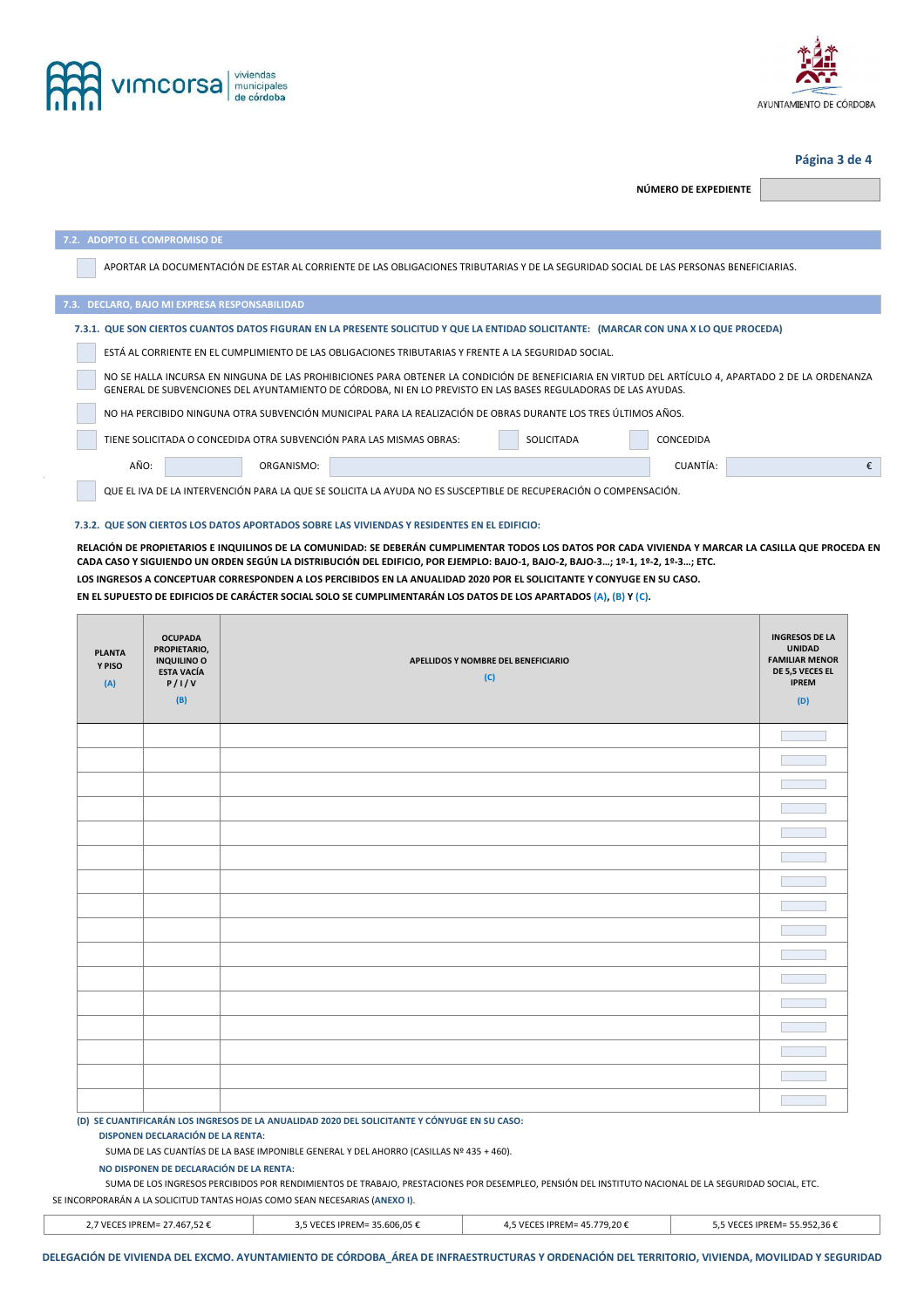



#### **Página 4 de 4**

**NÚMERO DE EXPEDIENTE** 

**8. DOCUMENTACIÓN PREVIA A PRESENTAR CON LA SOLICITUD NOTA IMPORTANTE:** LA DOCUMENTACIÓN QUE SE PRESENTA ES PRELIMINAR PARA LA EVALUACIÓN DE LA SOLICITUD. UNA VEZ ADMITIDA LA MISMA EN LA RESOLUCIÓN PROVISIONAL, DEBERÁ PRESENTAR DURANTE EL TRÁMITE DE AUDIENCIA, LA DOCUMENTACIÓN COMPLETA DE LAS UNIDADES FAMILIARES DE TITULARES O INQUILINOS U OTRAS FORMAS DE OCUPACIÓN (SEGÚN CORRESPONDA), DE LOS RESIDENTES EN EL BLOQUE, ASÍ COMO LA DOCUMENTACIÓN COMPLEMENTARIA QUE PUDIERA EXIGIRSE PARA LA DEMOSTRACIÓN DE LOS DATOS CONTEMPLADOS EN LA SOLICITUD Y CIRCUNSTANCIAS EXPUESTAS (LA DOCUMENTACÓN DEBE CORRESPONDERSE CON EL APARTADO 10.2.2.). **8.1. REPRESENTANTE LEGAL DE LA COMUNIDAD**  D.N.I. DEL REPRESENTANTE DOCUMENTO ACREDITATIVO DE LA REPRESENTACIÓN O APODERAMIENTO QUE OSTENTA N.I.F. DE LA COMUNIDAD **8.2. ACREDITACIÓN DE LA OCUPACIÓN DE AL MENOS EL 50 % DEL NÚMERO DE VIVIENDAS (EN EL SUPUESTO DE NO PRESTAR EL CONSENTIMIENTO PARA SU CONSULTA)**  NÚMERO DE VIVIENDAS QUE CORRESPONDEN CON EL 50 % NÚMERO DE VIVIENDAS QUE ACREDITAN LA OCUPACIÓN SE PUEDE ACREDITAR LA OCUPACIÓN DE LA VIVIENDA CON EL D.N.I., CON EL CERTIFICADO DE INGRESOS O BIEN CON UN VOLANTE DE EMPADRONAMIENTO DONDE CONSTE QUE RESIDE EN EL INMUEBLE OBJETO DE LA SOLICITUD. **8.3. ADOPCIÓN DE ACUERDOS DE LA COMUNIDAD DE PROPIETARIOS**  ACTA DE LA JUNTA DE PROPIETARIOS (IMPRESO FACILITADO POR VIMCORSA) **8.4. ACREDITACIÓN DE DOCUMENTOS**  DOCUMENTO ACREDITATIVO DEL NÚMERO DE CUENTA CORRIENTE BANCARIA A NOMBRE DE LA COMUNIDAD **8.5. EN EL SUPUESTO DE EDIFICIO DE CARÁCTER SOCIAL**  ESCRITURAS, PROYECTO, CALIFICACIÓN U OTRO DOCUMENTO ACREDITATIVO DE QUE FUERON PROMOVIDOS COMO VIVIENDAS SOCIALES **8.6. DOCUMENTACIÓN RELATIVA A LAS OBRAS**  FOTOGRAFÍAS DE DETALLE Y GENERALES DE LA FACHADA DEL EDIFICIO EN PAPEL FOTOGRÁFICO Y TAMAÑO 10x15 CMS PRESUPUESTO DE OBRAS DESGLOSADO POR PARTIDAS DE OBRA, CON MEDICIÓN, VALORACIÓN Y EL IVA CORRESPONDIENTE (EL PRESUPUESTO DEBERÁ SER DE EMPRESA CONSTRUCTORA. SI ÉSTE ES SUPERIOR A 30.000 € O EN CASO DE QUE SE TRATE DE INTERVENCIONES SOBRE ELEMENTOS SINGULARES DE LA FACHADA, SE DEBERÁN PRESENTAR COMO MÍNIMO 3 PRESUPUESTOS Y EN EL CASO DE NO ELEGIR LA OFERTA MÁS ECONÓMICA DEBERÁ JUSTIFICARSE LA MISMA) DOCUMENTACIÓN ACREDITATIVA DE LOS HONORARIOS PROFESIONALES DESGLOSADOS POR CONCEPTOS DE LA INTERVENCIÓN COMPLETA A REALIZAR **9. PRESENTACIÓN DE LA SOLICITUD. LUGAR, FECHA Y FIRMA**  DECLARO EN NOMBRE DE LA COMUNIDAD DE PROPIETARIOS QUE ÉSTA CONOCE Y ACEPTA LAS BASES REGULADORAS PARA LA ADJUDICACIÓN DE AYUDAS A LA REHABILITACIÓN QUE SON OBJETO DE ESTA SOLICITUD, ASÍ COMO QUE REÚNEN LOS REQUISITOS ESTABLECIDOS EN DICHAS BASES Y EN LA CONVOCATORIA PARA ACCEDER A LAS MISMAS. IGUALMENTE DECLARO QUE TODOS LOS DATOS DE LA SOLICITUD SE CORRESPONDEN CON LA REALIDAD, ACEPTANDO DE ANTEMANO LA PÉRDIDA DE CUALQUIER DERECHO EN EL SUPUESTO DE QUE NO SE PRODUZCA TAL CIRCUNSTANCIA. ME COMPROMETO A APORTAR LA DOCUMENTACIÓN EXIGIDA EN LAS BASES REGULADORAS, EN EL TRÁMITE DE AUDIENCIA, TANTO LA CORRESPONDIENTE A LOS RESIDENTES COMO LA DOCUMENTACIÓN COMPLEMENTARIA QUE PUDIERA EXIGIRSE PARA LA DEMOSTRACIÓN DE LOS DATOS CONTEMPLADOS EN LA SOLICITUD Y CIRCUNSTANCIAS EXPUESTAS, A HACER CUMPLIR LAS OBLIGACIONES EXIGIDAS EN LAS BASES REGULADORAS DE LAS AYUDAS Y DE LA NORMATIVA DE APLICACIÓN Y EN CONSECUENCIA, EN NOMBRE DE LA COMUNIDAD, SOLICITO LA CONCESIÓN DE LA SUBVENCIÓN PREVISTA EN LA PRESENTE CONVOCATORIA. **PROTECCIÓN DE DATOS:** EN BASE A LA NORMATIVA VIGENTE EN PROTECCIÓN DE DATOS DE CARÁCTER PERSONAL (REGLAMENTO EU 2016/679 --L.O.P.D.) SE INFORMA QUE LOS DATOS PROPORCIONADOS, SERÁN INCLUIDOS EN LOS FICHEROS DE VIMCORSA, CON N.I.F. A-14038509 Y DOMICILIO EN C/ ÁNGEL DE SAAVEDRA, 9, 14003 DE CÓRDOBA. SOLO SERÁN USADOS PARA LA FINALIDAD PARA LOS QUE HAN SIDO COMUNICADOS Y CEDIDOS, DETERMINADA POR EL PROPIO USUARIO EN EL OBJETO DE SU SOLICITUD, CONOCIENDO Y ACEPTANDO EXPLÍCITAMENTE, LA POSIBLE COMUNICACIÓN DE DATOS A TERCEROS, PARA EL NECESARIO DESARROLLO Y CONTROL DE DICHA FINALIDAD. EL USUARIO PODRÁ EJERCER, EN CUALQUIER MOMENTO, LOS DERECHOS QUE LA LEGISLACIÓN VIGENTE LE CONFIERE, EN LA DIRECCIÓN DE LA ENTIDAD VIMCORSA, O BIEN ANTE EL DELEGADO DE PROTECCIÓN DE DATOS: DPD@VIMCORSA.COM MÁS INFORMACIÓN EN www.vimcorsa.com Córdoba \_\_\_\_\_\_\_\_\_\_\_\_\_\_\_\_\_ de \_\_\_\_\_\_\_\_\_\_\_\_\_\_\_\_\_\_\_\_\_\_\_\_\_\_\_\_\_\_\_\_\_\_\_\_\_\_\_\_\_\_\_\_\_\_\_\_\_\_\_\_\_\_\_\_\_\_\_\_\_\_\_\_\_\_\_\_\_\_\_\_\_\_\_\_\_\_ de 2022 Fdo: \_\_\_\_\_\_\_\_\_\_\_\_\_\_\_\_\_\_\_\_\_\_\_\_\_\_\_\_\_\_\_\_\_\_\_\_\_\_\_\_\_\_\_\_\_\_\_\_\_\_\_\_\_\_\_\_\_\_\_\_\_\_\_\_\_\_\_\_\_\_\_\_\_\_\_\_\_\_\_\_\_\_\_\_\_\_\_\_\_\_\_\_\_\_\_\_\_\_\_\_\_\_\_\_\_\_\_\_\_\_\_\_\_\_\_\_\_\_\_\_\_ SOLICITANTE / REPRESENTANTE LEGAL **COMO JUSTIFICANTE DE PRESENTACIÓN PARA EL INTERESADO, DEBERÁ APORTAR LA PÁGINA 1 POR DUPLICADO EJEMPLAR DEBERÁ APORTARSE AUTORIZACIÓN CUANDO LA SOLICITUD NO SEA PRESENTADA POR EL SOLICITANTE. LA ADMISIÓN DE DOCUMENTOS ES PROVISIONAL Y NO PRESUPONE QUE RESPONDAN A LA VERACIDAD DE LOS DATOS APORTADOS Y COMPROBACIÓN DE REQUISITOS ESTABLECIDOS PARA SER BENEFICIARIO DE LA AYUDA HASTA SU EVALUACIÓN DEFINITIVA.** 

**SR. DELEGADO DE LA DELEGACIÓN DE VIVIENDA DEL EXCMO. AYUNTAMIENTO DE CÓRDOBA\_ÁREA DE INFRAESTRUCTURAS YORDENACIÓN DEL TERRITORIO, VIVIENDA, MOVILIDAD Y SEGURIDAD**